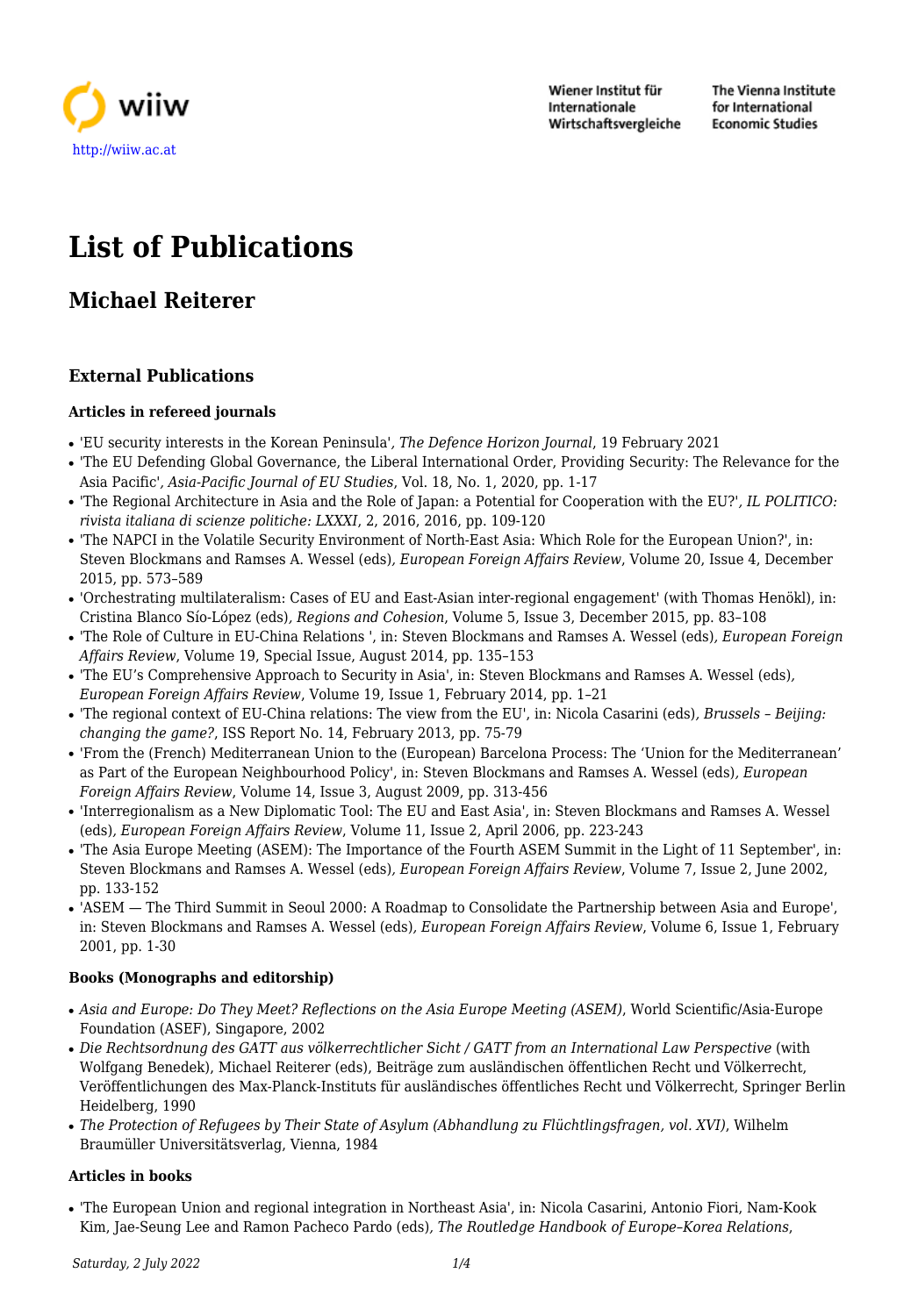Chapter 23, Routledge, December 2021

- 'Security governance in regional and global governance Japan and the EU', in: Eiji Ogawa, Kolja Raube, Camille Van der Vorst, Dimitri Vanoverbeke and Jan Wouters (eds)*, Japan, the European Union and Global Governance*, Chapter 9, Leuven Global Governance series, Edward Elgar Publishing, March 2021, pp. 178-200
- 'Preventive Diplomacy and Crisis Management in EU-Korea Security Relations' (with Hae-Won Jun), in: Nicola Casarini (eds)*, EU–Korea Security Relations (1st Edition)*, Chapter 5, Routledge, 25 February 2021, pp. 98-119
- 'The EU's Engagement in the Asia-Pacific Region', in: Gilles Grin, Françoise Nicod and Eva Paul (eds)*, Europe in the World – L'Europe dans le monde*, Debates and Documents Collection, issue 14, Lausanne, Jean Monnet Foundation for Europe, February 2020, pp. 112-129
- 'The EU's engagement in the Asia-Pacific region', in: Ludovica Marchi and Balossi Restelli (eds)*, The European Union and Myanmar: Interactions via ASEAN (1st Edition)*, Chapter 1, Routledge, 5 September 2019, pp. 7-25
- 'The European Union in the Asia-Pacific: strategic reflections', in: Weiqing Song and Jianwei Wang (eds)*, The European Union in the Asia-Pacific: Rethinking Europe's strategies and policies*, Chapter 1, Manchester University Press, February 2019, pp. 17-38
- ' Geopolitical Cooperation with East Asia At Work', in: Christian Echle, Yeo Lay Hwee, Patrick Rueppel and Megha Sarmah (eds)*, Multilateralism In A Changing World Order*, Chapter 11, Konrad-Adenauer-Stiftung, Singapore, June 2018, pp. 121-134
- 'Europa und Asien Ist die EU der Außenseiter?', in: Severin Cramm, Michael Gehler, Marcus Gonschor and Miriam Hetzel (eds)*, Internationale Geschichte im globalen Wandel: Hildesheimer Europagespräche IV, Teilband 1: Deutschland, Europa, Imperien und die USA im Kontext von Kaltem Krieg und europäischer Integration*, Kapitel 2.1, Historische Europa-Studien – Geschichte in Erfahrung, Gegenwart und Zukunft, 13, Georg Olms-Verlag, Hildesheim, 2018, pp. 1055-1064
- 'Wir brauchen mehr Demokratie, sonst verlieren wir die europäischen Bürger', in: Severin Cramm, Michael Gehler, Marcus Gonschor and Miriam Hetzel (eds)*, Internationale Geschichte im globalen Wandel: Hildesheimer Europagespräche IV, Teilband 1: Deutschland, Europa, Imperien und die USA im Kontext von Kaltem Krieg und europäischer Integration*, Kapitel 2.2, Historische Europa-Studien – Geschichte in Erfahrung, Gegenwart und Zukunft, 13, Georg Olms-Verlag, Hildesheim, 2018, pp. 1065-1120
- 'Japan: Das Land der aufgehenden Sonne als aufsteigende Macht', in: Severin Cramm, Michael Gehler, Marcus Gonschor and Miriam Hetzel (eds)*, Internationale Geschichte im globalen Wandel: Hildesheimer Europagespräche IV, Teilband 1: Deutschland, Europa, Imperien und die USA im Kontext von Kaltem Krieg und europäischer Integration*, Kapitel 2.3, Historische Europa-Studien – Geschichte in Erfahrung, Gegenwart und Zukunft, 13, Georg Olms-Verlag, Hildesheim, 2018, pp. 1121-1177
- 'The EU's security interests in East Asia: Japan as a strategic partner?', in: Nicholas Peeters, Frederik Ponjaert, Takao Suami, Takako Ueta and Dimitri Vanoverbeke (eds)*, Developing EU–Japan Relations in a Changing Regional Context: A Focus on Security, Law and Policies (1st Edition)*, Chapter 3, Routledge, 5 October 2017, pp. 49-70
- 'Supporting NAPCI and Trilateral Cooperation: Prospects for Korea-EU Relations', in: Nicola Casarini (eds)*, Promoting Security Cooperation and Trust Building in Northeast Asia: The Role of the European Union*, Chapter 10, Edizioni Nuova Cultura for Istituto Affari Internazionali (IAI), Rome, July 2017, pp. 183-193
- 'Recent Developments on the Death Penalty in Japan: Public Opinion and the Lay Judge System' (with Paul Bacon and Dimitri Vanoverbeke), in: Wolfgang Benedek, Matthias C. Kettemann, Reinhard Klaushofer, Karin Lukas and Manfred Nowak (eds)*, European Yearbook on Human Rights 2017*, NWV Verlag GmbH, July 2017, pp. 103-118
- 'China and the EU: Partners or competitors in shaping multilateral and regional governance in Asia?' (with Thomas Henökl), in: Annika Linck and Jing Men (eds)*, China and EU: Reform and Governance (1st Edition)*, Chapter 5, Routledge, 2017, pp. 81-100
- 'Forum Shopping and the Rise of Informal Intergovernmental Institutions', in: Wilhelm Hofmeister and Jan Melissen (eds)*, Rethinking International Institutions: Diplomacy and Impact on Emerging World Order*, Chapter 8, Konrad Adenauer Stiftung, Clingendael - Netherlands Institute of International Relations, Singapore, The Hague, 2016, pp. 89-91
- 'Asia Cooperation: Quiet Diplomacy and Conflict Mediation A European Perspective', in: Béatrice Gorawantschy, Patrick Rueppel and Megha Sarmah (eds)*, The Age of Connectivity - ASEM and Beyond*, Chapter 4, Konrad-Adenauer-Stiftung, Singapore, 2016, pp. 39-45
- 'East Meets West: Will the Rise of Asia lead to Europe's decline Lessons to be learnt?', in: Louis Brennan and Philomena Murray (eds)*, Drivers of Integration and Regionalism in Europe and Asia: Comparative perspectives (1st Edition)*, Chapter 22, Routledge, London, 3 June 2015, pp. 385-404
- 'Der Europäische Auswärtige Dienst (EAD): Pudel oder Cerberus? Versuch einer ersten Zwischenbilanz', in: Andrea Bockley, Ursula Kriebaum and August Reinisch (eds)*, Nichtstaatliche Akteure und Interventionsverbot: Beiträge zum 39. Österreichischen Völkerrechtstag 2014 in Klosterneuburg*, Völkerrecht, Europarecht und Internationales Wirtschaftsrecht, Band 20, Peter Lang, Wien, März 2015, pp. 165-183
- 'The Rule of Law in the External Relations of the European Union with a Special Focus on China'*, US-China Law Review, Vol. 11, No. 10*, David Publishing Company, October 2014, pp. 1279-1301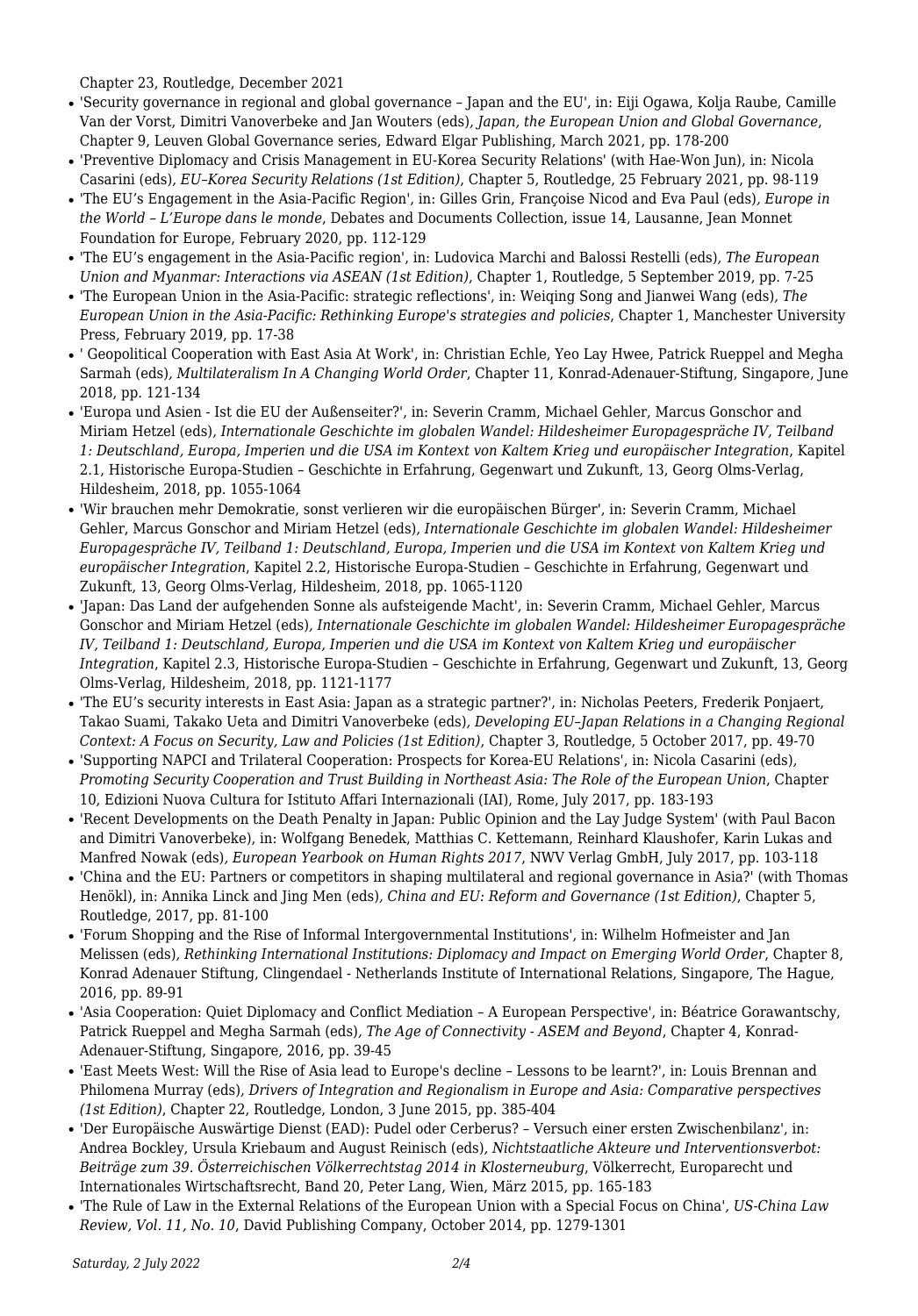- 'ASEAN's Regional Approach to Human Rights: The Limits of the European Model?' (with Dimitri Vanoverbeke), in: Wolfgang Benedek, Florence Benoît-Rohmer, Wolfram Karl, Matthias C. Kettemann and Manfred Nowak (eds)*, European Yearbook on Human Rights 2014*, NWV, June 2014, pp. 185-195
- 'The EU–Japan relationship in dynamic Asia', in: Jörn Keck, Dimitri Vanoverbeke and Franz Waldenberger (eds)*, EU-Japan Relations, 1970-2012: From Confrontation to Global Partnership (1st Edition)*, Chapter 15, Routledge, London, 4 April 2013, pp. 293-328
- 'The Role of 'Strategic Partnerships' in the EU's Relations with Asia', in: Thomas Christiansen, Emil Kirchner and Philomena Murray (eds)*, The Palgrave Handbook of EU-Asia Relations*, Chapter 5, Palgrave Macmillan, London, 2013, pp. 75-89
- 'EU gaiko seisaku (EU Foreign Policy, translated in Japanese by Umezawa Hanako)', in: Yasue Noriko (eds)*, EU to gurobaru gabanansu: kokusai chitsujo keisei to yoroppateki kachi (EU and Global Governance: European Values in the Formation of an International Order)*, Horitsu Bunkasha, Kyoto, 2013, pp. 1-17
- 'The implementation of the free movement of persons the perspective of the EU', in: Andreas Kellerhals (eds)*, Europe at the Crossroads: Referate zu Fragen der Zukunft Europas 2011*, Europa Institut Zürich, Schulthess Verlag, Zürich, 2012, pp. 215-228
- 'Asia-Europe: Prospects after the Crisis', in: Michael Gehler, Xuewu Gu and Andreas Schimmelpfennig (eds)*, EU-Asia-China – China-Asia-EU: Historical, Political and Future Perspectives*, 2012, pp. 269-284
- 'Europe-Asia: More Than Distant Economic Partners?', in: Malte Boecker, Joachim Fritz-Vannahme, Armando Garcia Schmidt and Helmut Hauschild (eds)*, The Asian-European Agenda: Ideas for Crisis Prevention and Effective Cooperation*, Europe in Dialogue 2012 | 04, Bertelsmann Stiftung, 2012, pp. 27-43
- 'EU-US engagement in the Asia-Pacific', in: Yeo Lay Hwee and Barnard Turner (eds)*, Changing Tides and Changing Ties – Anchoring Asia-Europe Relations in Challenging Times*, EU Centre in Singapore, Singapore, 2012, pp. 105-113

## **Articles in non-refereed journals**

- 'The 10th anniversary of the EU-Korea Strategic partnership'*, Journal of European Union Studies, Hankuk University for Foreign Studies*, No. 57, 2021, pp. 3-16
- 'The 10th anniversary of the EU-Korea Strategic partnership (in Korean Language)'*, Journal of European Union Studies, Hankuk University for Foreign Studies*, No. 56, 2020, pp. 3-20
- 'Controversy over abolition of death penalty and alternative-measures'*, National Human Rights Commission in Korea*, International Seminar on Death Penalty-International Trends and Domestic Implementation, Seoul, April 2018, pp. 57-69, Korean version pp. 43-53
- 'Die Globale Strategie der Europäischen Union den Visionen Taten folgen lassen'*, integration, Jahrgang 40 (2017), Heft 1*, January 2017, pp. 11-30
- 'Does the EU Matter in the 'Asian' Century?'*, Kobe Law Journal*, 65 (4), March 2016, pp. 151-172
- 'Die Beziehungen zwischen der EU und der Schweiz "dynamisieren" oder die "Grenzen des Bilateralismus"'*, Basler Schriften zur europäischen Integration*, Nr. 95, Beziehungen Schweiz-EU: Die Zukunft des Bilateralismus, 2011, pp. 26-39

### **Shorter papers and comments**

- 'A China policy is not an Asia policy, but no Asia policy is without a China policy'*, European University Institute*, Policy Briefs, 2021/50, Global Governance Programme, EU-Asia Project, Europe in the World, 12 November 2021
- 'The EU and the US in search of Common Ground: Extending the Transatlantic to an Indo-Pacific Partnership?' (with Ramon Pacheco Pardo)*, CSDS of the Brussels School of Governance*, CSCS Policy Brief, 4/2021, 14 April 2021
- 'EU Security Policy After COVID: Walking the Talk or Losing Credibility'*, CSDS of the Brussels School of Governance*, CSCS Policy Brief, 1/2021, 14 April 2021
- 'The European Union and Security Cooperation: Bringing Northeast Asia into Focus'*, Global North Korea & The East Asia Institute*, Seoul, 10 November 2020
- 'The 10th anniversary of the EU-Korea Strategic partnership'*, Vrije Universiteit Brussel (VUB) Institute for European Studies (IES)*, Korea Chair Policy Brief, Issue 2020/09, July 2020
- 'Candlelight, Moonlight, Olympics: Korea in Transition'*, Vrije Universiteit Brussel (VUB) Institute for European Studies (IES)*, Korea Chair Policy Brief, Issue 2018/01, January 2018
- 'Regional Security Architecture in the Asia-Pacific: What Role for the EU?'*, The Asan Forum*, 30 June 2016
- 'ASEM at 20: The missing link and ideas for making the invisible visible'*, Friends of Europe L.P.*, 30 May 2016
- 'Session II: Maritime Security The EU's position on maritime disputes'*, 9th Berlin Conference on Asian Security (BCAS): International Dimensions of National (In)Security Concepts, Challenges and Ways Forward*, A conference jointly organized by Stiftung Wissenschaft und Politik (SWP), Berlin and Konrad-Adenauer-Stiftung (KAS). Berlin, 14-16 June 2015, Berlin